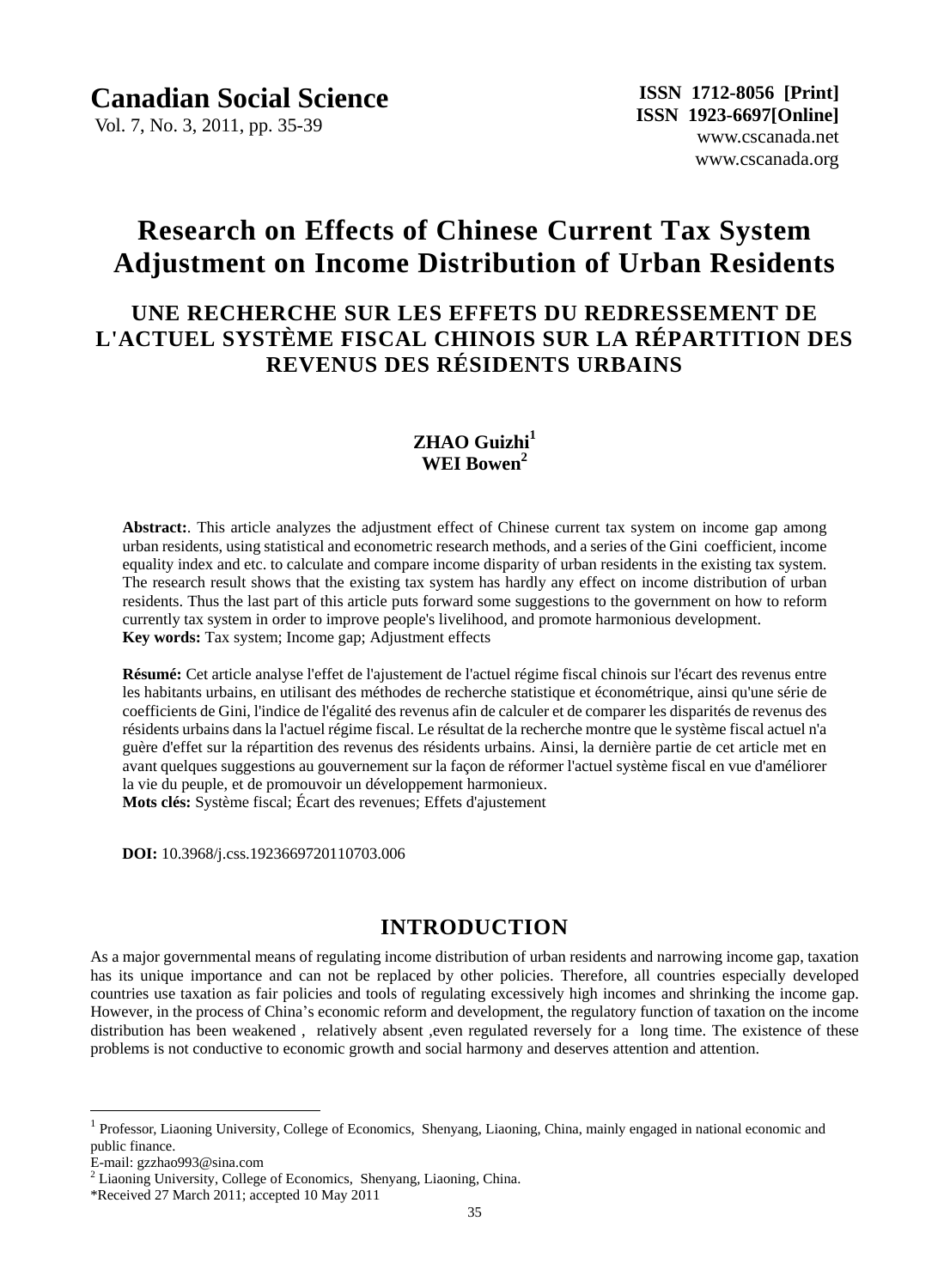## **1. MEASURE OF ADJUSTİNG EFFECTS OF TAXATİON ON İNCOME GAP AMONG URBAN RESİDENTS**

#### **1.1Measure of Adjusting Effects of Taxation on the Overall Income Gap Among the Urban Residents**

Gini coefficient and income equality index are the indicators that reflect the overall income situation between urban residents. By calculation and comparison of these indicators in the situation of pre-tax and after-tax value, this article reveals the effects of the income gap in the current tax system.

#### **1.1.1 Regulation effects from measurement and comparison of Gini coefficient**

Gini coefficient is the most commonly used indicator for measuring income gaps. Calculation methods may vary according to different given prerequisites. This article uses the "extreme method" to calculate and compare the pre-tax and post-tax Gini coefficient of urban residents in China with the formula of

$$
G = \frac{10000 - S}{10000},
$$
  
here  $S = \sum_{i=1}^{n} p_i \times V_i$   $(i = 1, 2, \dots, n)$   
 $V_t = U_{i-1} + U_i$   
 $U_i = \sum_{i=1}^{i} y_i$   
 $p_1 + p_2 + \dots + p_n = 100$ ,  
 $p_i = \frac{P_i}{\sum_{i=1}^{n} P_i}$   
 $y_1 + y_2 + \dots + y_n = 100$   
 $y_i = \frac{Y_i}{\sum_{i=1}^{n} Y_i}$ 

In the formula, n stands for quantities of groups or strata,  $y_i$  stands for revenue proportion of the group i (%),  $u_i$ stands for cumulative downward revenue proportion of the group i.

 $p_i$  stands for population proportion of group I,  $P_i$  and  $Y_i$  respectively stands for population and revenue of group i. According to the formula, the procedure of computing Gini coefficient is that, according to per capita income ,divided by n groups(random group), and compute population ( $P_i$ ), revenue ( $Y_i$ ), population proportion ( $p_i$ ) and revenue proportion  $(y_i)$  in every group, (1)first, compute cumulative percentage of revenue of every group  $(U_i)$ ; (2) according to income level , compute the sum of the cumulative percentage of revenue between except the first group ;(3) multiply the number of every group by corresponding population percentage, then add the results together  $(S)$ ; (4) subtract previous results from 10000, and then divided it by 10000, the final result is Gini coefficient.

According to revenue data of urban residents by class from China Statistical Yearbook, seen total income as pre-tax income and disposable income as after-tax income<sup>3</sup>, we can compute total income Gini coefficient of urban residents Jpre-tax and disposable income Gini coefficient  $J_{after\text{-}tax}$ , as Table 1 shows:

| Table 1: Comparison about Gini Coefficient of Urban Residents in China |        |        |        |        |        |        |        |        |         |  |
|------------------------------------------------------------------------|--------|--------|--------|--------|--------|--------|--------|--------|---------|--|
| Year                                                                   | 1994   | 1996   | 1998   | 2000   | 2002   | 2004   | 2005   | 2006   | 2007    |  |
| $J_{\rm pre-tax}$                                                      | 0.2106 | 0.2039 | 0.2255 | 0.2448 | 0.3090 | 0.3261 | 0.3344 | 0.3225 | 0.3238  |  |
| $J_{\text{after-tax}}$                                                 | 0.2149 | 0.2083 | 0.2261 | 0.2451 | 0.3068 | 0.3233 | 0.3221 | 0.3232 | 0.34234 |  |

**Table 1: Comparison about Gini Coefficient of Urban Residents in China**

Source: China Statistical Yearbook 1995-2008

 $\overline{a}$ 

<sup>3</sup>Hao Chunhong: Multiple objective constrained optimization of China's tax system\_ Theory and Evidence, China financial and economic publishing press, 2005, p153-154.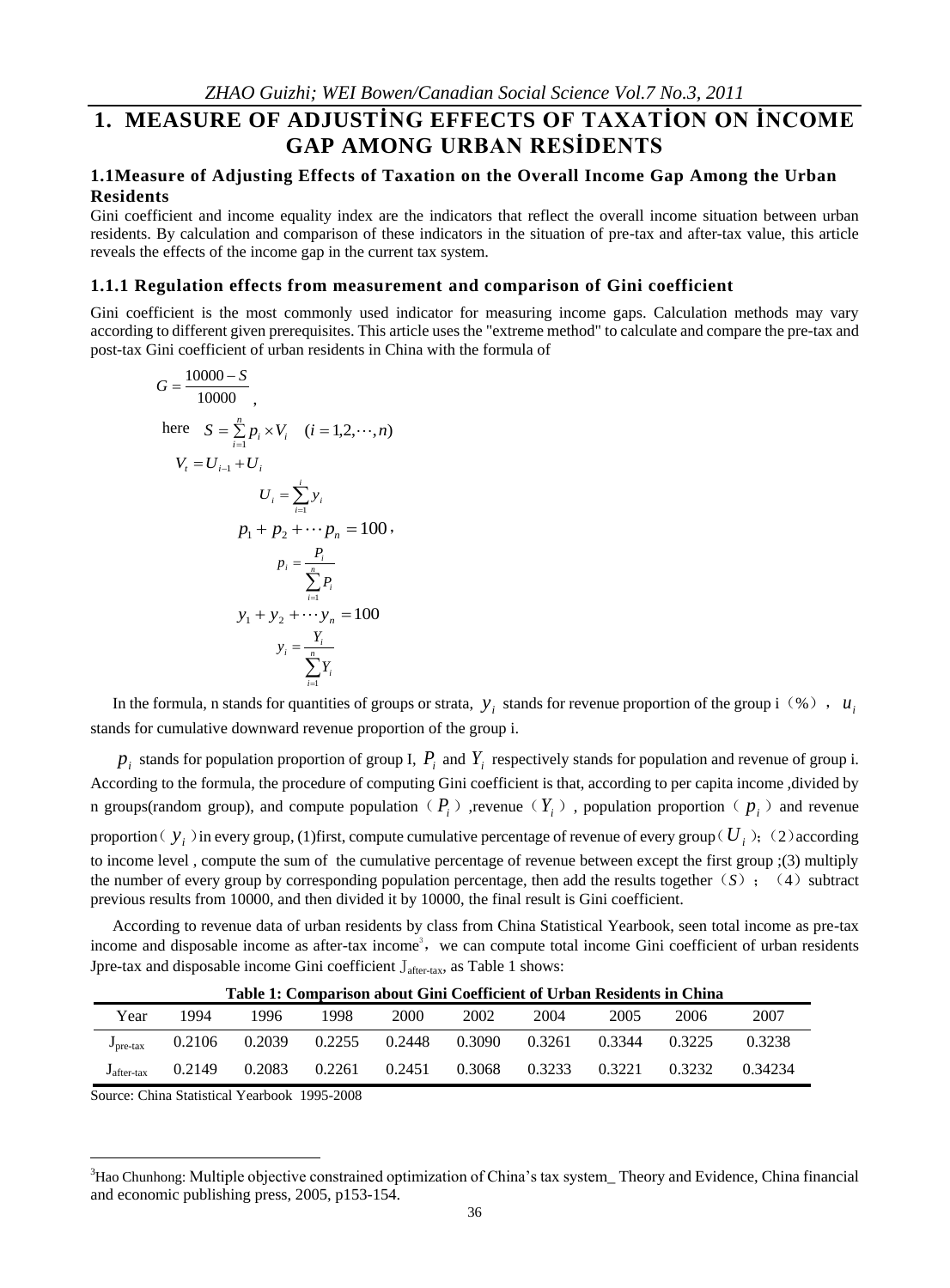#### *ZHAO Guizhi; WEI Bowen/Canadian Social Science Vol.7 No.3, 2011*

Compared with Gini coefficient released by the National Bureau of Statistics, the results are relatively small, especially Gini coefficient is much smaller than that released by the National Bureau of Statistics before 2002. Perhaps the discrepancy is due to the deviation which is from the alternative indicator——disposable income as after-tax income. But the purpose of calculating the Gini coefficient is not to describe the size of the income gap, but to measure the income distribution effect on tax. Alternative indicators' impact on the Gini coefficient is the same. Therefore , alternative indicators can be used to measure and describe the income distribution effect on tax.

#### **1.1.2 Measurement and comparison from the income equality index and the moderating effects revealed**

Income equality index is an important indicator which is used to measure the overall income gap of residents, and measure the distance between the average income share of each income group and the whole sum of the average share of income.

$$
k = \sqrt{\frac{n}{n-1}} \sqrt{\sum_{i=1}^{n} (y_i - y)^2} \quad (i=1,2,3,...,n)
$$

N stands for number of income groups,  $y_i$  stands for the proportion of all groups' income to total revenue,  $y$  stands for proportion's average of all groups' income to total revenue.

By using average disposable income of urban residents in 1990—2008, we calculate the pre-tax and after-tax income equality index . As Table 2 shows:

| Year       | 1994  | 1996  | 1998  | 2000  | 2002  | 2004  | 2005  | 2006  | 2007  |
|------------|-------|-------|-------|-------|-------|-------|-------|-------|-------|
| Kpre-tax   | 0.187 | 0.181 | 0.199 | 0.217 | 0.276 | 0.293 | 0.287 | 0.285 | 0.280 |
| Kafter-tax | 0.191 | 0.184 | 0.200 | 0.217 | 0.274 | 0.292 | 0.285 | 0.282 | 0.279 |

#### **Table 2: Comparison about Equality İndex of Urban Residents in China**

Source: China Statistical Yearbook1995-2008

#### **1.2 Income moderating effect measurement of different income groups on tax**

By calculation and analysis of pre-tax Gini coefficient,after-tax Gini coefficient and income equality index, taxation fails to control the overall situation of residents' income distribution. Through the analysis of Wow Aruba Australia Index and revenue proportion of high-income groups, further analysis can be done about how taxation controls urban residents' income distribution of all groups.

#### **1.2.1 The controlling effect of taxation on high-income groups**

Regulating effects of tax on income distribution, which prominently reflected in lowering the excessively high incomes, are usually measured by the decreased level of high-income group accounting for total income share. Using Gpre-tax and Gpost-tax to represent the pre-tax and post-tax share of revenue index of the top 10% highest income group respectively, the measuring results have shown that in China the post-tax share of the top 10% highest income group changed slightly compared with that of the pre-tax since 1994. It even didn't decrease, but increase in some years. This kind of reverse regulating effect didn't improve until 2000, but the regulating effect was still weak.

| Table 3. The Share of 10% Orban High-Hicome Residents |        |        |        |        |        |         |  |  |  |
|-------------------------------------------------------|--------|--------|--------|--------|--------|---------|--|--|--|
| Year<br>Indicator                                     | 1994   | 1996   | 1998   | 2000   | 2001   | 2002    |  |  |  |
| Gpre-tax                                              | 0.1672 | 0.1677 | 0.1757 | 0.1802 | 0.1877 | 0.2176  |  |  |  |
| Gafter-tax                                            | 0.1688 | 0.1692 | 0.1759 | 0.1801 | 0.1877 | 0.21740 |  |  |  |
|                                                       | 2003   | 2004   | 2005   | 2006   | 2007   |         |  |  |  |
| Gpre-tax                                              | 0.2308 | 0.2415 | 0.2461 | 0.2432 | 0.2379 |         |  |  |  |
| Gafter-tax                                            | 0.2295 | 0.2395 | 0.2446 | 0.2414 | 0.2365 |         |  |  |  |
|                                                       |        |        |        |        |        |         |  |  |  |

|  |  |  |  |  |  |  |  | Table 3: The Share of 10% Urban High-Income Residents |
|--|--|--|--|--|--|--|--|-------------------------------------------------------|
|--|--|--|--|--|--|--|--|-------------------------------------------------------|

Source: China Statistical Yearbook 1995-2008

#### **1.2.2 The regulation effects of tax on low-income groups**

Wow Aruba Australia index reflects the proportion of 40% of the income of the lowest income group of the total income, up to 0.4. The smaller the index, the worse the situation of low-income groups is. According to income of urban residents under the seven levels of statistical data, We calculate Wow Aruba Australia index of pre-tax income of urban residents and after-tax in China, as Table 4 shows: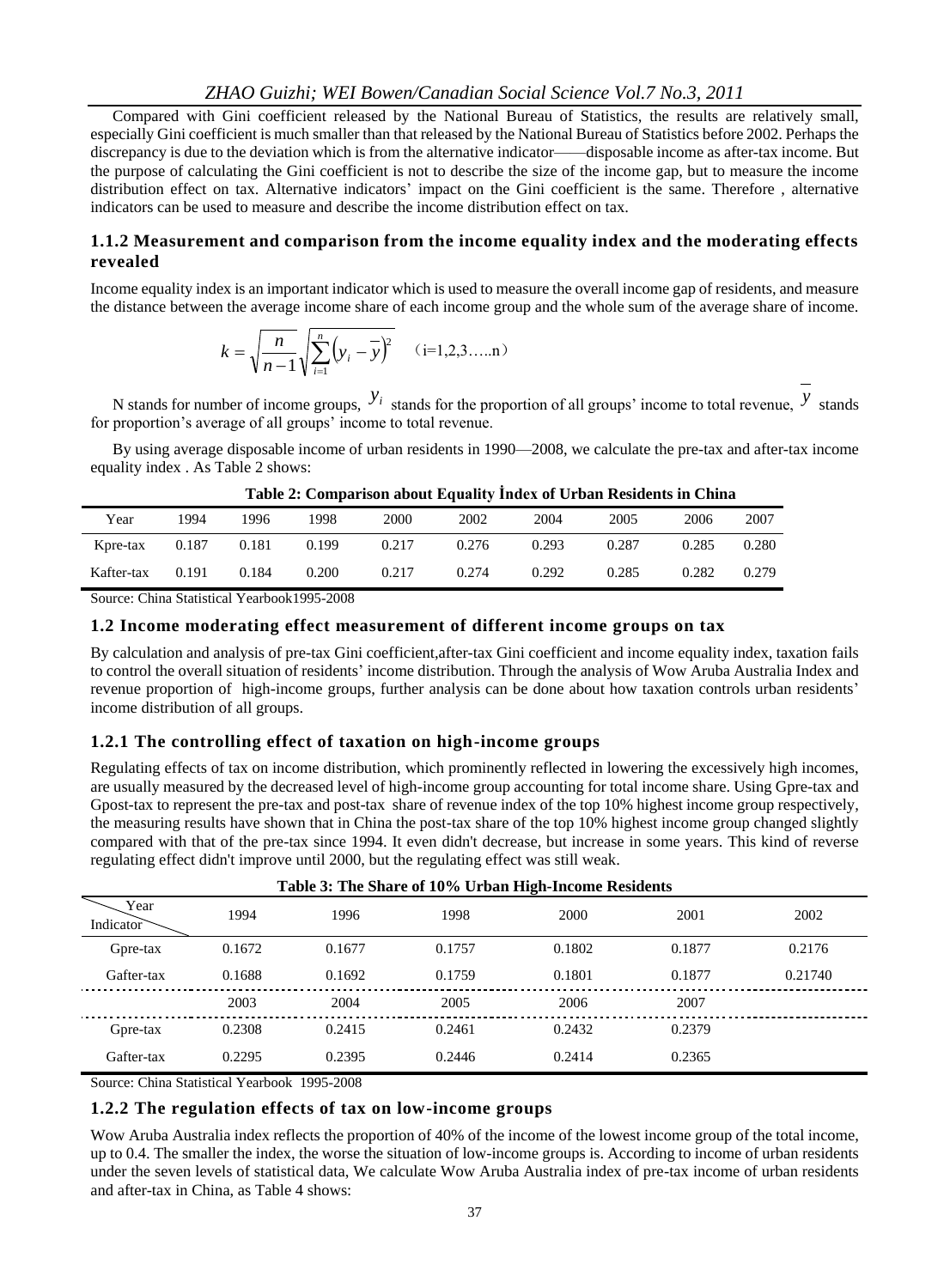| Table 4: The Wow Aruba Australia Index of Urban Residents |         |        |        |        |        |        |  |  |  |
|-----------------------------------------------------------|---------|--------|--------|--------|--------|--------|--|--|--|
| Year<br>Index                                             | 1994    | 1996   | 1998   | 2000   | 2001   | 2002   |  |  |  |
| $A_{pre-tax}$                                             | 0.2869  | 0.2888 | 0.2752 | 0.2661 | 0.2595 | 0.2267 |  |  |  |
| $A_{after\text{-}tax}$                                    | 0.2839  | 0.2855 | 0.2747 | 0.2658 | 0.2591 | 0.2284 |  |  |  |
|                                                           | 2003    | 2004   | 2005   | 2006   | 2007   |        |  |  |  |
| $A_{pre-tax}$                                             | 0.2227  | 0.2177 | 0.2166 | 0.2186 | 0.2215 |        |  |  |  |
| $A_{after\text{-}tax}$                                    | 0.22243 | 0.2194 | 0.218  | 0.220  | 0.222  |        |  |  |  |

Source: China Statistical Yearbook 1995-2008

Draw a picture of Wow Aruba Australia index, its pre-tax change and after-tax change, which clearly shows the tendency of the income share of low-income groups and regulation situation of taxation. As figure 1 shows:



**Figure 1**: **The Wow Aruba Australia Index of Urban Residents**

According to the results, we can see two obvious features, the first is that 40% of urban residents in low-income share is below 30%; the second is tax regulation effect on low-income groups is minimal, the share of 40% lowest income groups is no significant improvement, and in some years the after-tax disposable income is much worse than pre-tax.

#### **1.3 The Measurement of Tax Moderating Effect on Urban Residents' İncome Polarization**

The negative income index is ratio of 20% share of high-income class to 20% share of low-income class. Negative income index investigates the extent of polarization of income distribution. The bigger the index, the stronger the extent of income polarization, the more severe the situation of income distribution is. Therefore, more countries focus on the change between pre-tax negative index of income and after-tax negative index of income, adjustment, control and improvement of income distribution. Negative income index has been increased since 1994. Taxation has no moderating effect on urban residents' negative income index.

| Table 5: Comparison of Negative Index of Income |      |      |      |      |      |      |      |      |      |  |
|-------------------------------------------------|------|------|------|------|------|------|------|------|------|--|
| Year                                            | '994 | 1996 | 1998 | 2000 | 2002 | 2004 | 2005 | 2006 | 2007 |  |
| B <sub>pre-tax</sub>                            | 3.94 |      | 4.40 | 5.00 | 7.99 | 8.91 | 9.25 | 9.00 | 8.69 |  |
| Bafter-tax                                      | 4.11 | 3.91 | 4.43 | 5.02 | 7.89 | 8.87 | 9.18 | 8.96 | 8.74 |  |
|                                                 |      |      |      |      |      |      |      |      |      |  |

Source: China Statistical Yearbook 1995-2008

### **2. THE ANALYSES OF MAIN CONCLUSIONS**

Tax on income distribution of effects of multi-dimensional, multi-level measurement results show that tax moderates residents' revenue not like western countries, such as United States andGermany. Tax Gini coefficient has a more significant reduction than pre-tax Gini coefficient. Revenue of high-income groups has decreased more than pre-tax revenue, and the extent of polarization has been improved. But the total effect has been weakened, and has reverse moderating effect to a degree. Specific conclusions and analysis include the following aspects:

(1) From tax moderating total effects of income gap, either the results of Gini coefficient or the calculation of income equality index, tax moderating effect is very weak, and to some degree, is reverse.